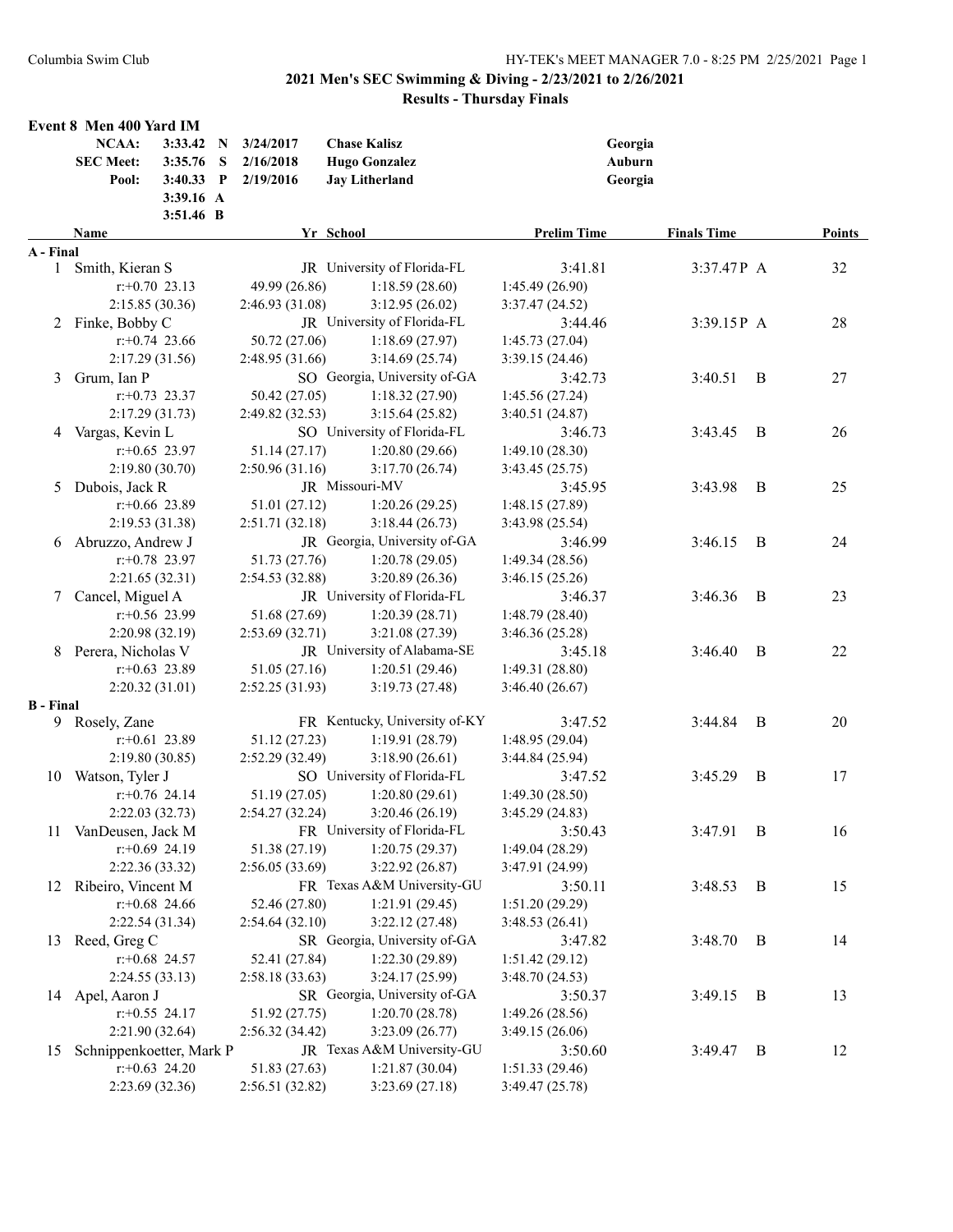## **B - Final ... (Event 8 Men 400 Yard IM)**

|           | Name                                  |            |                 | Yr School                            | <b>Prelim Time</b>        | <b>Finals Time</b> |                | <b>Points</b>  |
|-----------|---------------------------------------|------------|-----------------|--------------------------------------|---------------------------|--------------------|----------------|----------------|
|           | 16 Orcutt, Daniel L                   |            |                 | SR Kentucky, University of-KY        | 3:48.59                   | 3:49.72            | B              | 11             |
|           | $r$ :+0.61 23.98                      |            | 51.10 (27.12)   | 1:21.25(30.15)                       | 1:51.34(30.09)            |                    |                |                |
|           | 2:22.19(30.85)                        |            | 2:55.54(33.35)  | 3:23.30(27.76)                       | 3:49.72 (26.42)           |                    |                |                |
| C - Final |                                       |            |                 |                                      |                           |                    |                |                |
|           | 17 Barker, Kyle W                     |            |                 | JR Kentucky, University of-KY        | 3:52.24                   | 3:46.52            | $\overline{B}$ | 9              |
|           | $r$ : +0.57 23.55                     |            | 51.06 (27.51)   | 1:20.24(29.18)                       | 1:48.52(28.28)            |                    |                |                |
|           | 2:19.65(31.13)                        |            | 2:51.98(32.33)  | 3:19.73(27.75)                       | 3:46.52 (26.79)           |                    |                |                |
|           | 18 Boylan, David D                    |            |                 | SO Louisiana State University-LA     | 3:52.33                   | 3:49.49            | B              | 7              |
|           | $r: +0.65$ 23.99                      |            | 51.28 (27.29)   | 1:20.53(29.25)                       | 1:49.68(29.15)            |                    |                |                |
|           | 2:22.74(33.06)                        |            | 2:56.63 (33.89) | 3:23.31 (26.68)                      | 3:49.49(26.18)            |                    |                |                |
|           | 19 Logan, Charlie R                   |            |                 | SO Georgia, University of-GA         | 3:51.35                   | 3:49.80            | B              | 6              |
|           | $r$ : +0.76 24.34                     |            | 52.39 (28.05)   | 1:20.92(28.53)                       | 1:48.89(27.97)            |                    |                |                |
|           | 2:22.31 (33.42)                       |            | 2:56.22(33.91)  | 3:23.55(27.33)                       | 3:49.80 (26.25)           |                    |                |                |
|           | 20 McInerny, Evan P                   |            |                 | FR Auburn University-SE              | 3:52.15                   | 3:50.89            | B              | 5              |
|           | $r+0.63$ 24.23                        |            | 51.54 (27.31)   | 1:21.38(29.84)                       | 1:50.74(29.36)            |                    |                |                |
|           | 2:23.79(33.05)                        |            | 2:57.05(33.26)  | 3:24.42(27.37)                       | 3:50.89(26.47)            |                    |                |                |
|           | 21 Florea, Dane C                     |            |                 | JR Missouri-MV                       | 3:51.81                   | 3:51.05            | - B            | 4              |
|           | $r+0.62$ 24.54                        |            | 52.22 (27.68)   | 1:22.44(30.22)                       | 1:51.95(29.51)            |                    |                |                |
|           | 2:24.95 (33.00)                       |            | 2:57.88(32.93)  | 3:25.37(27.49)                       | 3:51.05(25.68)            |                    |                |                |
|           | 22 Hassling, Emil                     |            |                 | FR Louisiana State University-LA     | 3:51.52                   | 3:51.37            | B              | 3              |
|           | $r$ :+0.67 24.15                      |            | 52.38 (28.23)   | 1:22.02(29.64)                       | 1:51.33(29.31)            |                    |                |                |
|           | 2:23.79 (32.46)                       |            | 2:57.32(33.53)  | 3:24.66 (27.34)                      | 3:51.37(26.71)            |                    |                |                |
| 23        | Grimes, Carter M                      |            |                 | SR Missouri-MV                       | 3:51.23                   | 3:52.74            |                | $\overline{c}$ |
|           | $r: +0.67$ 23.97                      |            | 51.37 (27.40)   | 1:20.86(29.49)                       | 1:48.96 (28.10)           |                    |                |                |
|           | 2:22.64 (33.68)                       |            | 2:57.29(34.65)  | 3:25.39 (28.10)                      |                           |                    |                |                |
|           | 24 Ellett, Timmy S                    |            |                 | JR Kentucky, University of-KY        | 3:52.74(27.35)<br>3:52.88 | 3:54.42            |                | 1              |
|           | $r: +0.70$ 24.86                      |            | 53.07 (28.21)   | 1:23.47(30.40)                       | 1:53.13(29.66)            |                    |                |                |
|           | 2:25.83(32.70)                        |            | 2:59.40(33.57)  | 3:27.28(27.88)                       |                           |                    |                |                |
|           |                                       |            |                 |                                      | 3:54.42(27.14)            |                    |                |                |
|           | <b>Event 9 Men 100 Yard Butterfly</b> |            |                 |                                      |                           |                    |                |                |
|           | NCAA:                                 | 42.80 N    | 3/23/2018       | <b>Caeleb Dressel</b>                |                           | Florida            |                |                |
|           | <b>SEC Meet:</b>                      | 44.21<br>S | 2/18/2017       | <b>Caeleb Dressel</b>                |                           | Florida            |                |                |
|           | Pool:                                 | 44.80 P    | 2/19/2016       | <b>Caeleb Dressel</b>                |                           | Florida            |                |                |
|           |                                       | 45.05 A    |                 |                                      |                           |                    |                |                |
|           |                                       | 47.43 B    |                 |                                      |                           |                    |                |                |
|           | Name                                  |            |                 | Yr School                            | <b>Prelim Time</b>        | <b>Finals Time</b> |                | Points         |
| A - Final |                                       |            |                 |                                      |                           |                    |                |                |
|           | 1 Murphy, Camden Y                    |            |                 | SR Georgia, University of-GA         | 44.77                     | 44.81              | A              | 32             |
|           | $r$ :+0.59 9.64                       |            |                 | 20.90 (11.26) 32.59 (11.69)          | 44.81 (12.22)             |                    |                |                |
|           | 2 Kovac, Danny D                      |            |                 | JR Missouri-MV                       | 45.16                     | 44.84              | A              | 28             |
|           | $r: +0.58$ 9.41                       |            | 20.62 (11.21)   | 32.67 (12.05)                        | 44.84 (12.17)             |                    |                |                |
| 3         | Casas, Shaine M                       |            |                 | JR Texas A&M University-GU           | 44.92                     | 44.91              | A              | 27             |
|           | $r+0.62$ 9.24                         |            | 20.65 (11.41)   | 32.58 (11.93)                        | 44.91 (12.33)             |                    |                |                |
|           | 4 Urlando, Luca R                     |            |                 | FR Georgia, University of-GA         | 44.97                     | 45.15              | B              | 26             |
|           | $r$ :+0.66 9.68                       |            | 21.10 (11.42)   | 33.08 (11.98)                        | 45.15 (12.07)             |                    |                |                |
|           | 5 Friese, Eric E                      |            |                 | SO University of Florida-FL          | 45.68                     | 45.65              | B              | 25             |
|           | $r: +0.64$ 9.39                       |            | 20.82 (11.43)   | 32.98 (12.16)                        | 45.65 (12.67)             |                    |                |                |
| 6         | Mota, Kayky M                         |            |                 | JR Tennessee, University of, Knox-SE | 46.22                     | 46.16              | B              | 24             |
|           | $r.+0.62$ 9.91                        |            | 21.20 (11.29)   | 33.70 (12.50)                        | 46.16 (12.46)             |                    |                |                |
| 7.        | Stogner, Colton J                     |            |                 | JR University of Alabama-SE          | 46.45                     | 46.55              | B              | 23             |
|           | $r.+0.59$ 9.45                        |            | 20.95 (11.50)   | 33.69 (12.74)                        | 46.55 (12.86)             |                    |                |                |
| 8.        | Brown, Jace C                         |            |                 | SO Texas A&M University-GU           | 46.58                     | 47.21              | $\bf{B}$       | 22             |
|           | $r+0.64$ 9.76                         |            | 21.71 (11.95)   | 34.11 (12.40)                        | 47.21 (13.10)             |                    |                |                |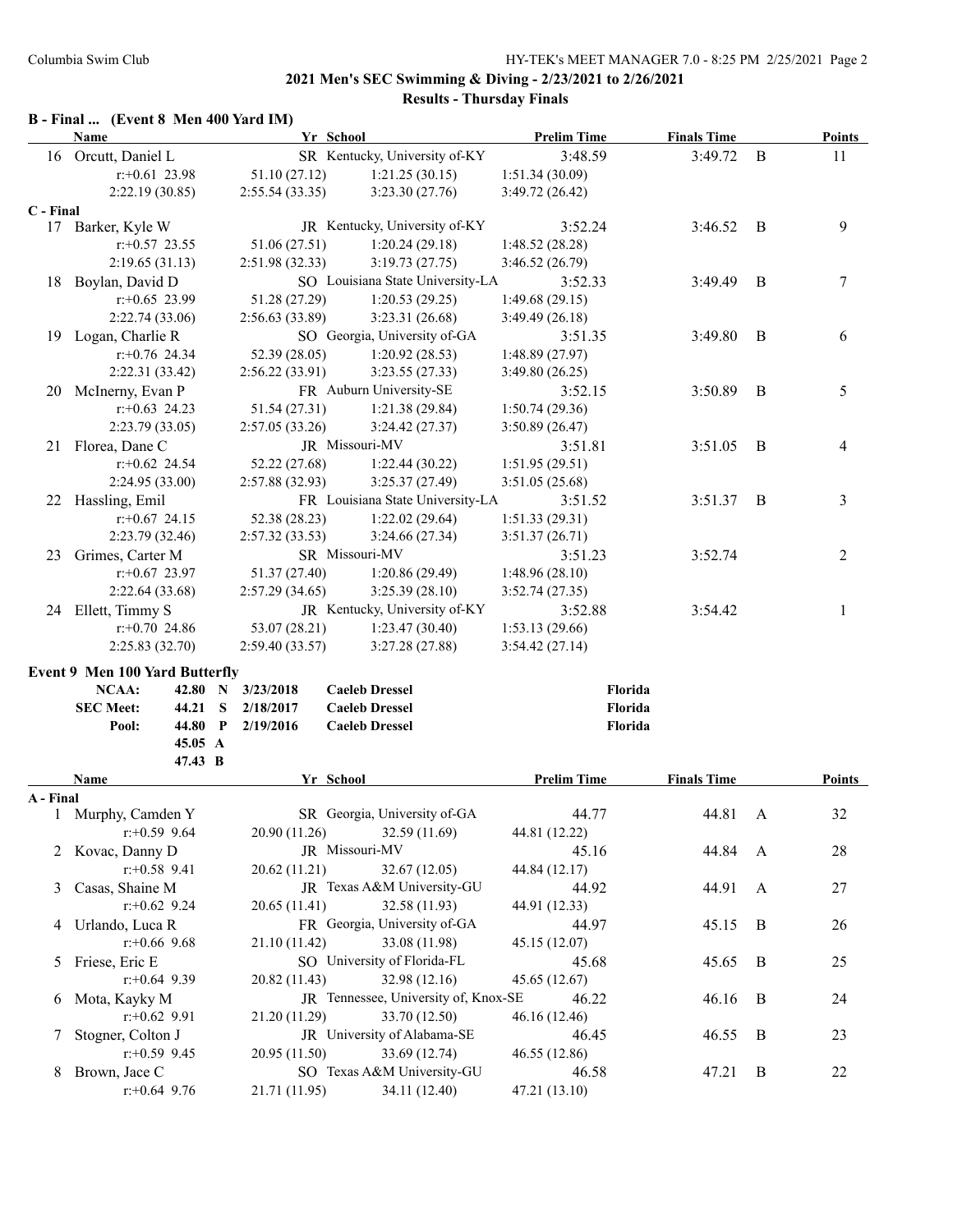### **2021 Men's SEC Swimming & Diving - 2/23/2021 to 2/26/2021**

# **Results - Thursday Finals**

## **B - Final ... (Event 9 Men 100 Yard Butterfly)**

|                  | Name                                        | Yr School                                    | <b>Prelim Time</b> | <b>Finals Time</b> |              | Points        |
|------------------|---------------------------------------------|----------------------------------------------|--------------------|--------------------|--------------|---------------|
| <b>B</b> - Final |                                             |                                              |                    |                    |              |               |
|                  | 9 Davis, Isaac I                            | JR University of Florida-FL                  | 46.97              | 46.98 B            |              | 20            |
|                  | $r + 0.58$ 9.67                             | 21.50 (11.83) 33.82 (12.32)                  | 46.98 (13.16)      |                    |              |               |
|                  | 10 Wilson, Daniel D                         | FR Missouri-MV                               | 47.25              | 47.04              | B            | 17            |
|                  | $r: +0.58$ 10.62                            | 21.82(11.20)<br>33.96 (12.14)                | 47.04 (13.08)      |                    |              |               |
|                  | 11 Chambers, Micah T                        | FR Tennessee, University of, Knox-SE         | 47.10              | 47.18              | B            | 16            |
|                  | $r+0.60$ 9.61                               | 21.56(11.95)<br>34.07 (12.51)                | 47.18 (13.11)      |                    |              |               |
|                  | 12 King, Matt K                             | FR University of Alabama-SE                  | 47.32              | 47.21              | $\mathbf{B}$ | 15            |
|                  | $r$ :+0.66 9.85                             | 21.25(11.40)<br>34.06(12.81)                 | 47.21(13.15)       |                    |              |               |
|                  | 13 Brice, Luke A                            | SO Tennessee, University of, Knox-SE         | 47.31              | 47.52              |              | 14            |
|                  | $r$ :+0.64 9.81                             | 21.70 (11.89)<br>34.41(12.71)                | 47.52(13.11)       |                    |              |               |
|                  | 14 Blevins-Boor, Ben R                      | JR Tennessee, University of, Knox-SE         | 47.14              | 47.56              |              | 13            |
|                  | $r+0.64$ 9.82                               | 21.86(12.04)<br>34.63 (12.77)                | 47.56 (12.93)      |                    |              |               |
|                  |                                             |                                              |                    |                    |              |               |
|                  | 15 Tiffany, Jordan R                        | FR Tennessee, University of, Knox-SE         | 47.23              | 47.67              |              | 12            |
|                  | $r$ : +0.67 10.31                           | 22.02(11.71)<br>34.83 (12.81)                | 47.67 (12.84)      |                    |              |               |
|                  | 16 Ginieczki, Christian B                   | SR Auburn University-SE                      | 47.21              | 47.77              |              | 11            |
|                  | $r$ : +0.67 10.25                           | 22.38 (12.13) 35.01 (12.63)                  | 47.77 (12.76)      |                    |              |               |
| C - Final        |                                             |                                              |                    |                    |              |               |
|                  | 17 Ng, Wesley Y                             | FR Georgia, University of-GA                 | 47.54              | 46.97              | B            | 9             |
|                  | $r: +0.63$ 9.78                             | 21.66 (11.88)<br>34.08 (12.42)               | 46.97 (12.89)      |                    |              |               |
|                  | 18 Eberly, Nik E                            | SO Auburn University-SE                      | 47.40              | 47.16              | B            | 7             |
|                  | $r: +0.55$ 9.57                             | 33.86 (12.50)<br>21.36 (11.79)               | 47.16 (13.30)      |                    |              |               |
|                  | 19 Giraudeau, Joel G                        | SO Tennessee, University of, Knox-SE         | 47.48              | 47.53              |              | 6             |
|                  | $r+0.58$ 9.95                               | 22.10(12.15)<br>34.66 (12.56)                | 47.53 (12.87)      |                    |              |               |
|                  | 20 Yish, Matthew C                          | JR Auburn University-SE                      | 47.36              | 47.62              |              | 5             |
|                  | $r + 0.60$ 9.84                             | 21.71 (11.87)<br>34.42 (12.71)               | 47.62 (13.20)      |                    |              |               |
|                  | 21 Petro, Michael L                         | JR Louisiana State University-LA             | 47.58              | 47.64              |              | 4             |
|                  | $r$ : +0.64 10.62                           | 22.16 (11.54)<br>34.91 (12.75)               | 47.64 (12.73)      |                    |              |               |
|                  | 22 Berneburg, Jonathan                      | JR University of Alabama-SE                  | 47.54              | 47.70              |              | 3             |
|                  | $r$ : +0.69 10.05                           | 22.05(12.00)<br>34.53 (12.48)                | 47.70 (13.17)      |                    |              |               |
|                  | 23 Gropper, Guy                             | FR South Carolina, University of,-SC         | 47.55              | 47.73              |              | 2             |
|                  | $r: +0.64$ 10.28                            | 22.31(12.03)<br>35.05 (12.74)                | 47.73 (12.68)      |                    |              |               |
|                  | 24 Smith, Lleyton A                         | SO Auburn University-SE                      | 47.57              | 49.43              |              | $\mathbf{1}$  |
|                  | $r: +0.63$ 10.42                            | 22.90 (12.48)<br>36.24 (13.34) 49.43 (13.19) |                    |                    |              |               |
|                  |                                             |                                              |                    |                    |              |               |
|                  | Event 10 Men 200 Yard Freestyle             |                                              |                    |                    |              |               |
|                  | NCAA:<br>1:29.15 N $3/27/2019$              | <b>Dean Farris</b>                           | Harvard            |                    |              |               |
|                  | <b>SEC Meet:</b><br>$1:29.48$ S $2/22/2021$ | <b>Kieran Smith</b>                          | Florida            |                    |              |               |
|                  | Pool:<br>$1:29.48$ P                        | <b>Kieran Smith</b><br>2/23/2021             | Florida            |                    |              |               |
|                  | 1:32.05 A                                   |                                              |                    |                    |              |               |
|                  | 1:36.32 B                                   |                                              |                    |                    |              |               |
|                  | Name                                        | Yr School                                    | <b>Prelim Time</b> | <b>Finals Time</b> |              | <b>Points</b> |
| A - Final        |                                             |                                              |                    |                    |              |               |
| $\mathbf{1}$     | Magahey, Jake M                             | FR Georgia, University of-GA                 | 1:33.42            | 1:32.22            | B            | 32            |
|                  | $r$ : +0.71 21.80                           | 45.20 (23.40)<br>1:08.67(23.47)              | 1:32.22(23.55)     |                    |              |               |
| 2                | Theall, Mark J                              | SR Texas A&M University-GU                   | 1:33.10            | 1:32.48            | B            | 28            |
|                  | $r+0.69$ 21.61                              | 44.97 (23.36)<br>1:08.68(23.71)              | 1:32.48 (23.80)    |                    |              |               |
| 3                | Curry, Brooks V                             | SO Louisiana State University-LA             | 1:33.21            | 1:32.64            | B            | 27            |
|                  | $r+0.58$ 21.15                              | 44.95 (23.80)<br>1:08.97(24.02)              | 1:32.64(23.67)     |                    |              |               |
|                  | 4 Freeman, Trey P                           | SO University of Florida-FL                  | 1:34.12            | 1:32.88            | B            | 26            |
|                  | $r+0.67$ 21.44                              | 44.80 (23.36)<br>1:08.54(23.74)              | 1:32.88(24.34)     |                    |              |               |
| 5                | Dahlgren, Jack A                            | JR Missouri-MV                               | 1:33.66            | 1:34.00            | B            | 25            |
|                  | $r$ :+0.61 21.90                            | 45.83 (23.93)<br>1:09.78(23.95)              | 1:34.00(24.22)     |                    |              |               |
|                  |                                             |                                              |                    |                    |              |               |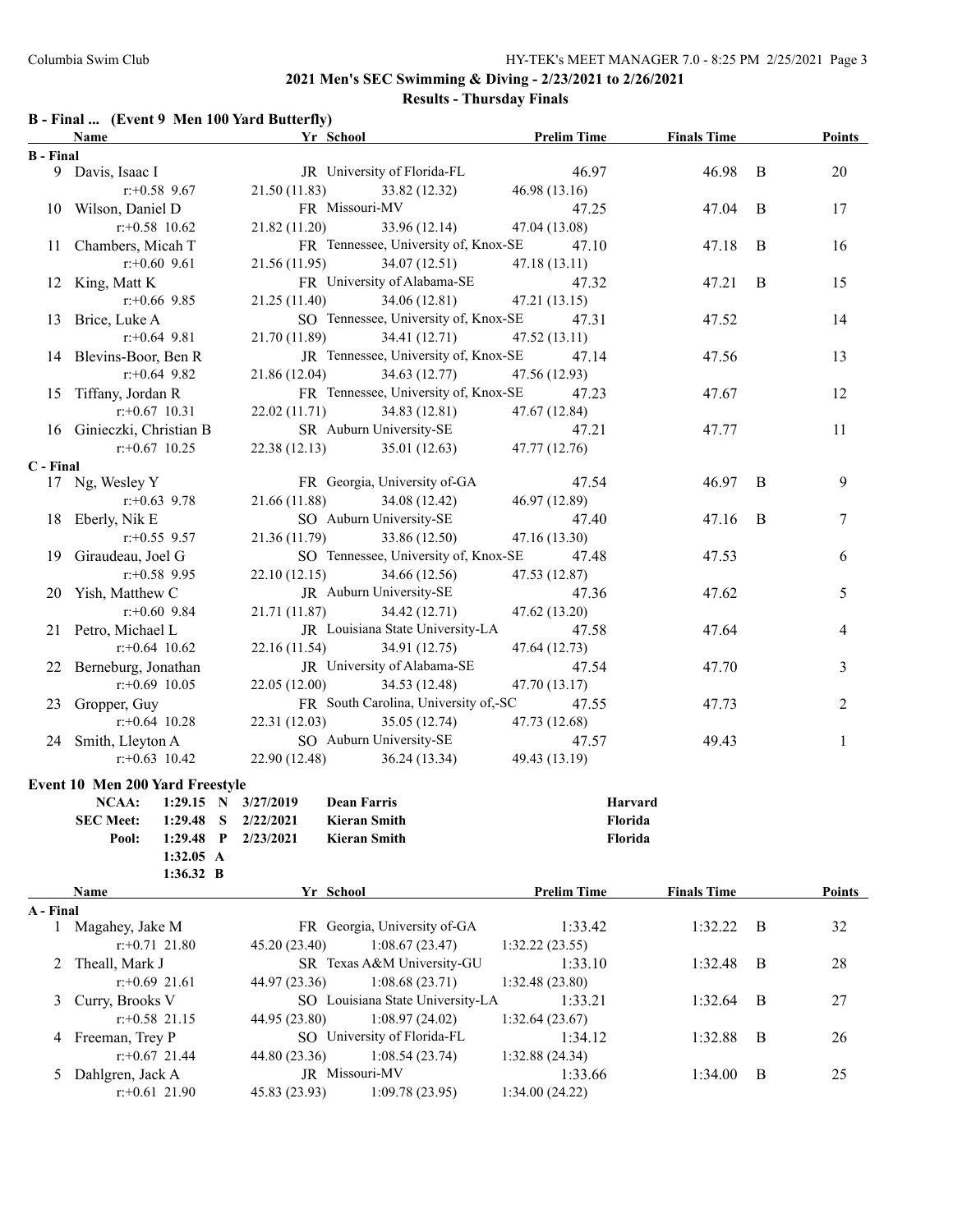## **A - Final ... (Event 10 Men 200 Yard Freestyle)**

|                  | <b>Name</b>            | Yr School     |                                      | <b>Prelim Time</b> | <b>Finals Time</b> |             | <b>Points</b> |
|------------------|------------------------|---------------|--------------------------------------|--------------------|--------------------|-------------|---------------|
|                  | 6 Bratanov, Kaloyan D  |               | JR Texas A&M University-GU           | 1:34.19            | 1:34.24            | $\mathbf B$ | 24            |
|                  | $r: +0.54$ 21.98       | 46.00 (24.02) | 1:10.12(24.12)                       | 1:34.24(24.12)     |                    |             |               |
|                  | 7 Hils, Zach C         |               | SO Georgia, University of-GA         | 1:34.26            | 1:34.34            | B           | 23            |
|                  | $r+0.70$ 21.95         | 46.03 (24.08) | 1:10.17(24.14)                       | 1:34.34(24.17)     |                    |             |               |
|                  | 8 Dunham, Bradley T    |               | SO Georgia, University of-GA         | 1:34.22            | 1:34.63            | B           | 22            |
|                  | $r: +0.71$ 22.13       | 45.72 (23.59) | 1:10.27(24.55)                       | 1:34.63(24.36)     |                    |             |               |
| <b>B</b> - Final |                        |               |                                      |                    |                    |             |               |
|                  | 9 Wilby, Mason J       |               | JR Kentucky, University of-KY        | 1:34.56            | 1:33.87            | B           | 20            |
|                  | $r$ :+0.66 22.03       | 45.72 (23.69) | 1:09.46(23.74)                       | 1:33.87(24.41)     |                    |             |               |
| 10               | Gadgaard, Mikkel       |               | FR Auburn University-SE              | 1:35.10            | 1:34.72            | B           | 17            |
|                  | $r$ : +0.62 22.33      | 46.24 (23.91) | 1:10.38(24.14)                       | 1:34.72(24.34)     |                    |             |               |
| 11               | Bailey, Seth S         |               | JR Tennessee, University of, Knox-SE | 1:35.32            | 1:34.74            | $\bf{B}$    | 16            |
|                  | $r + 0.60$ 21.65       | 45.26(23.61)  | 1:09.70(24.44)                       | 1:34.74(25.04)     |                    |             |               |
|                  | *12 Mestre, Alfonso E  |               | SO University of Florida-FL          | 1:34.85            | 1:34.78            | B           | 14.50         |
|                  | $r: +0.70$ 21.77       | 45.95 (24.18) | 1:10.33(24.38)                       | 1:34.78 (24.45)    |                    |             |               |
|                  | *12 Jackson, Will L    |               | FR Tennessee, University of, Knox-SE | 1:34.60            | 1:34.78            | B           | 14.50         |
|                  | $r$ : +0.68 21.68      | 45.27 (23.59) | 1:09.69(24.42)                       | 1:34.78 (25.09)    |                    |             |               |
| 14               | Sztolcman, Christian M |               | JR Auburn University-SE              | 1:34.36            | 1:35.40            | B           | 13            |
|                  | $r + 0.65$ 21.35       | 45.29 (23.94) | 1:10.08(24.79)                       | 1:35.40(25.32)     |                    |             |               |
| 15               | Clark, Jakob D         |               | SO Kentucky, University of-KY        | 1:35.55            | 1:35.67            | B           | 12            |
|                  | $r: +0.73$ 22.39       | 46.52 (24.13) | 1:10.99(24.47)                       | 1:35.67 (24.68)    |                    |             |               |
|                  | 16 Norgan, Grant C     |               | SR Georgia, University of-GA         | 1:34.74            | 1:36.09            | B           | 11            |
|                  | $r: +0.71$ 22.45       | 46.75 (24.30) | 1:11.41(24.66)                       | 1:36.09 (24.68)    |                    |             |               |
| C - Final        |                        |               |                                      |                    |                    |             |               |
| 17               | Lim, Ananda C          |               | JR Georgia, University of-GA         | 1:35.75            | 1:35.28            | B           | 9             |
|                  | $r$ : +0.67 23.13      | 46.93 (23.80) | 1:10.98(24.05)                       | 1:35.28(24.30)     |                    |             |               |
| 18               | Siefert, Hank A        |               | SR Kentucky, University of-KY        | 1:35.95            | 1:36.13            | B           | $\tau$        |
|                  | $r + 0.70$ 22.41       | 46.28 (23.87) | 1:11.01(24.73)                       | 1:36.13(25.12)     |                    |             |               |
|                  | 19 Novoszath, Tamas    |               | JR South Carolina, University of,-SC | 1:36.29            | 1:36.20            | B           | 6             |
|                  | $r: +0.57$ 22.13       | 46.46 (24.33) | 1:10.99(24.53)                       | 1:36.20(25.21)     |                    |             |               |
|                  | 20 Piotrowski, Kacper  |               | FR University of Alabama-SE          | 1:36.63            | 1:36.47            |             | 5             |
|                  | $r: +0.72$ 21.97       | 46.44 (24.47) | 1:11.44(25.00)                       | 1:36.47(25.03)     |                    |             |               |
|                  | 21 Sohn, Elijah E      |               | FR Texas A&M University-GU           | 1:35.63            | 1:36.58            |             | 4             |
|                  | $r: +0.66$ 22.24       | 46.47 (24.23) | 1:11.42(24.95)                       | 1:36.58(25.16)     |                    |             |               |
|                  | 22 Barker, Louis C     |               | JR Kentucky, University of-KY        | 1:36.07            | 1:37.07            |             | 3             |
|                  | $r+0.69$ 21.92         | 45.65 (23.73) | 1:10.40(24.75)                       | 1:37.07(26.67)     |                    |             |               |
| 23               | Bonson, Michael P      |               | FR Auburn University-SE              | 1:36.29            | 1:37.11            |             | 2             |
|                  | $r: +0.69$ 22.61       | 47.08 (24.47) | 1:12.10(25.02)                       | 1:37.11(25.01)     |                    |             |               |
| 24               | Costin, Phil           |               | SO South Carolina, University of,-SC | 1:36.38            | 1:38.46            |             | $\mathbf{1}$  |
|                  | $r+0.74$ 22.99         | 47.63 (24.64) | 1:12.59(24.96)                       | 1:38.46 (25.87)    |                    |             |               |
|                  |                        |               |                                      |                    |                    |             |               |

#### **Event 11 Men 100 Yard Breaststroke**

|           | NCAA:               | 49.69   | $\mathbf N$ | 3/23/2018     | <b>Ian Finnerty</b>                         |                    | Indiana  |                    |     |        |
|-----------|---------------------|---------|-------------|---------------|---------------------------------------------|--------------------|----------|--------------------|-----|--------|
|           | <b>SEC Meet:</b>    | 50.03   | S           | 2/18/2018     | <b>Caeleb Dressel</b>                       |                    | Florida  |                    |     |        |
|           | Pool:               | 51.07   | -P          | 2/19/2016     | <b>Fabian Schwingenchloegl</b>              |                    | Missouri |                    |     |        |
|           |                     | 51.67 A |             |               |                                             |                    |          |                    |     |        |
|           |                     | 54.27 B |             |               |                                             |                    |          |                    |     |        |
|           | <b>Name</b>         |         |             |               | Yr School                                   | <b>Prelim Time</b> |          | <b>Finals Time</b> |     | Points |
| A - Final |                     |         |             |               |                                             |                    |          |                    |     |        |
|           | Hillis, Dillon W    |         |             |               | JR University of Florida-FL                 |                    | 51.27    | 51.22              | - A | 32     |
|           | $r + 0.64$ 10.98    |         |             | 23.98 (13.00) | 37.68 (13.70)                               | 51.22 (13.54)      |          |                    |     |        |
|           | 2 Houlie, Michael J |         |             |               | <b>IR</b> Tennessee, University of, Knox-SE |                    | 51.38    | 51.41              | A   | 28     |
|           | $r + 0.61$ 10.77    |         |             | 23.94 (13.17) | 37.22 (13.28)                               | 51.41 (14.19)      |          |                    |     |        |
|           |                     |         |             |               |                                             |                    |          |                    |     |        |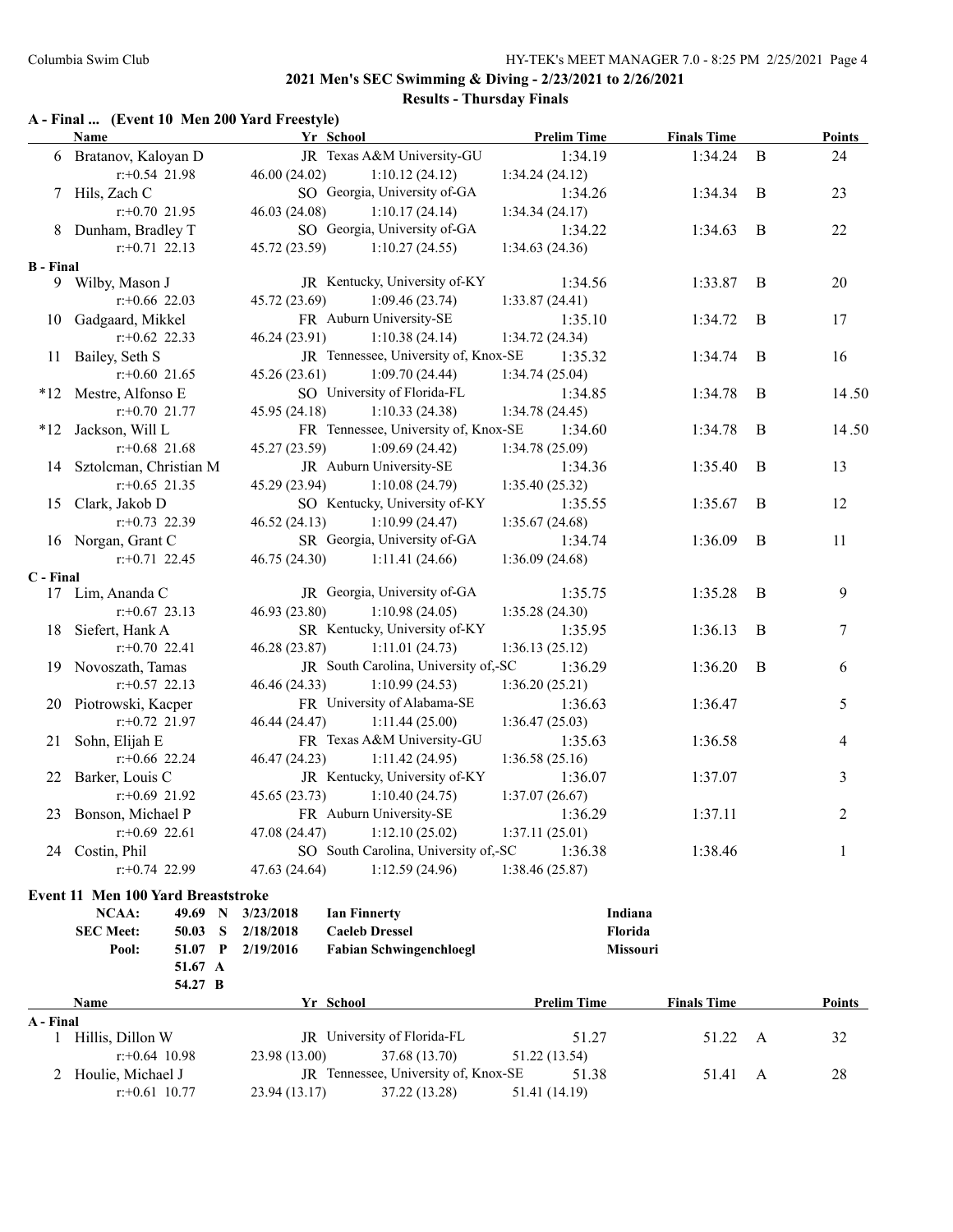### **2021 Men's SEC Swimming & Diving - 2/23/2021 to 2/26/2021**

## **Results - Thursday Finals**

|                  |                               | A - Final  (Event 11 Men 100 Yard Breaststroke) |                                      |                               |                    |                |               |
|------------------|-------------------------------|-------------------------------------------------|--------------------------------------|-------------------------------|--------------------|----------------|---------------|
|                  | <b>Name</b>                   | Yr School                                       |                                      | <b>Example 12 Prelim Time</b> | <b>Finals Time</b> |                | <b>Points</b> |
|                  | 3 Patton, Ben H               | SO Missouri-MV                                  |                                      | 52.01                         | 51.80              | B              | 27            |
|                  | $r + 0.62$ 10.97              | 23.90 (12.93)                                   | 37.56 (13.66)                        | 51.80 (14.24)                 |                    |                |               |
|                  | 4 Mason, Mitchell K           |                                                 | FR Louisiana State University-LA     | 52.61                         | 52.32              | B              | 26            |
|                  | $r: +0.73$ 11.34              | 24.74 (13.40)                                   | 38.53 (13.79)                        | 52.32 (13.79)                 |                    |                |               |
|                  | 5 Rindshoej, Freddie          | FR Missouri-MV                                  |                                      | 52.52                         | 52.48              | B              | 25            |
|                  | $r: +0.65$ 11.37              | 24.69 (13.32)                                   | 38.47 (13.78)                        | 52.48 (14.01)                 |                    |                |               |
|                  | 6 Puente Bustamante, Andres E |                                                 | SO Texas A&M University-GU           | 52.59                         | 52.58              | B              | 24            |
|                  | $r: +0.63$ 11.22              | 24.63 (13.41)                                   | 38.47 (13.84)                        | 52.58 (14.11)                 |                    |                |               |
|                  | 7 Dillard, Jarel A            |                                                 | JR Tennessee, University of, Knox-SE | 52.65                         | 52.68              | B              | 23            |
|                  | $r.+0.62$ 11.40               | 24.69 (13.29)                                   | 38.44 (13.75)                        | 52.68 (14.24)                 |                    |                |               |
|                  | 8 Dalmolin, Jack F            |                                                 | SR Georgia, University of-GA         | 52.61                         | 52.80              | B              | 22            |
|                  | $r$ : +0.57 11.41             | 24.73 (13.32)                                   | 38.74 (14.01)                        | 52.80 (14.06)                 |                    |                |               |
| <b>B</b> - Final |                               |                                                 |                                      |                               |                    |                |               |
|                  | 9 Maas, Derek E               |                                                 | SO University of Alabama-SE          | 52.70                         | 52.61              | B              | 20            |
|                  | $r: +0.68$ 11.26              | 24.80 (13.54)                                   | 38.52 (13.72)                        | 52.61 (14.09)                 |                    |                |               |
|                  | 10 Mikuta, Reid R             |                                                 | FR Auburn University-SE              | 52.95                         | 52.71              | B              | 17            |
|                  | $r: +0.63$ 11.39              | 24.66 (13.27)                                   | 38.56 (13.90)                        | 52.71 (14.15)                 |                    |                |               |
|                  | 11 Champlin, Brett C          |                                                 | SO Tennessee, University of, Knox-SE | 52.78                         | 52.94              | B              | 16            |
|                  | $r: +0.63$ 10.94              | 24.54 (13.60)                                   | 38.40 (13.86)                        | 52.94 (14.54)                 |                    |                |               |
|                  | 12 Olson, Tanner R            |                                                 | SR Texas A&M University-GU           | 52.83                         | 52.96              | B              | 15            |
|                  | $r$ : +0.61 11.37             | 24.77 (13.40)                                   | 38.87 (14.10)                        | 52.96 (14.09)                 |                    |                |               |
|                  | 13 Epitropov, Lyubomir E      |                                                 | Tennessee, University of, Knox-SE    | 52.91                         | 53.02              | B              | 14            |
|                  | $r$ : +0.63 11.43             | 24.71 (13.28)                                   | 38.87(14.16)                         | 53.02 (14.15)                 |                    |                |               |
|                  | 14 Wayner, Harrison P         |                                                 | JR Georgia, University of-GA         | 53.20                         | 53.27              | B              | 13            |
|                  | $r$ : +0.64 11.12             | 25.04 (13.92)                                   | 38.97 (13.93)                        | 53.27 (14.30)                 |                    |                |               |
|                  | 15 Flores, Alejandro M        |                                                 | FR Auburn University-SE              | 52.86                         | 53.47              | B              | 12            |
|                  | $r: +0.59$ 11.49              | 24.86 (13.37)                                   | 39.05 (14.19)                        | 53.47 (14.42)                 |                    |                |               |
|                  | 16 Massey, Luke D             |                                                 | JR South Carolina, University of,-SC | 52.93                         | 53.64              | B              | 11            |
|                  | $r: +0.51$ 11.36              | 24.94 (13.58)                                   | 39.16 (14.22)                        | 53.64 (14.48)                 |                    |                |               |
| C - Final        |                               |                                                 |                                      |                               |                    |                |               |
|                  | 17 Bell, Liam K               |                                                 | SO University of Alabama-SE          | 53.78                         | 53.21              | B              | 9             |
|                  | $r$ : +0.64 11.04             | 24.45 (13.41)                                   | 38.62(14.17)                         | 53.21 (14.59)                 |                    |                |               |
|                  | 18 Goodwin, Will A            | SO Missouri-MV                                  |                                      | 53.34                         | 53.24              | B              | 7             |
|                  | $r$ : +0.58 11.46             | 24.77 (13.31)                                   | 38.79 (14.02)                        | 53.24 (14.45)                 |                    |                |               |
|                  | 19 Sheils, Trey M             |                                                 | FR University of Alabama-SE          | 53.58                         | 53.27              | B              | 6             |
|                  | $r + 0.62$ 11.24              | 24.42 (13.18)                                   | 38.43 (14.01)                        | 53.27 (14.84)                 |                    |                |               |
|                  | 20 Al-Wir, Amro B             |                                                 | FR University of Florida-FL          | 53.66                         | 53.54              | $\overline{B}$ | 5             |
|                  | $r$ : +0.66 11.75             | 25.39 (13.64)                                   | 39.44 (14.05)                        | 53.54 (14.10)                 |                    |                |               |
| 21               | Pfyffer, Luca T               |                                                 | SR Louisiana State University-LA     | 53.62                         | 53.58              | B              | 4             |
|                  | $r$ : +0.69 11.64             | 25.20 (13.56)                                   | 39.32 (14.12)                        | 53.58 (14.26)                 |                    |                |               |
| 22               | Sanchez, Alex R               |                                                 | FR Texas A&M University-GU           | 53.68                         | 53.78              | B              | 3             |
|                  | $r$ : +0.57 11.68             | 25.17 (13.49)                                   | 39.75 (14.58)                        | 53.78 (14.03)                 |                    |                |               |
| 23               | Smith, Hudson L               |                                                 | SR Texas A&M University-GU           | 53.39                         | 53.93              | B              | 2             |
|                  | $r$ :+0.66 11.34              | 24.92 (13.58)                                   | 39.26 (14.34)                        | 53.93 (14.67)                 |                    |                |               |
|                  | 24 Kaye, Parker L             |                                                 | JR Tennessee, University of, Knox-SE | 53.69                         | 54.11              | B              | 1             |
|                  | $r.+0.63$ 11.44               | 25.29 (13.85)                                   | 39.61 (14.32)                        | 54.11 (14.50)                 |                    |                |               |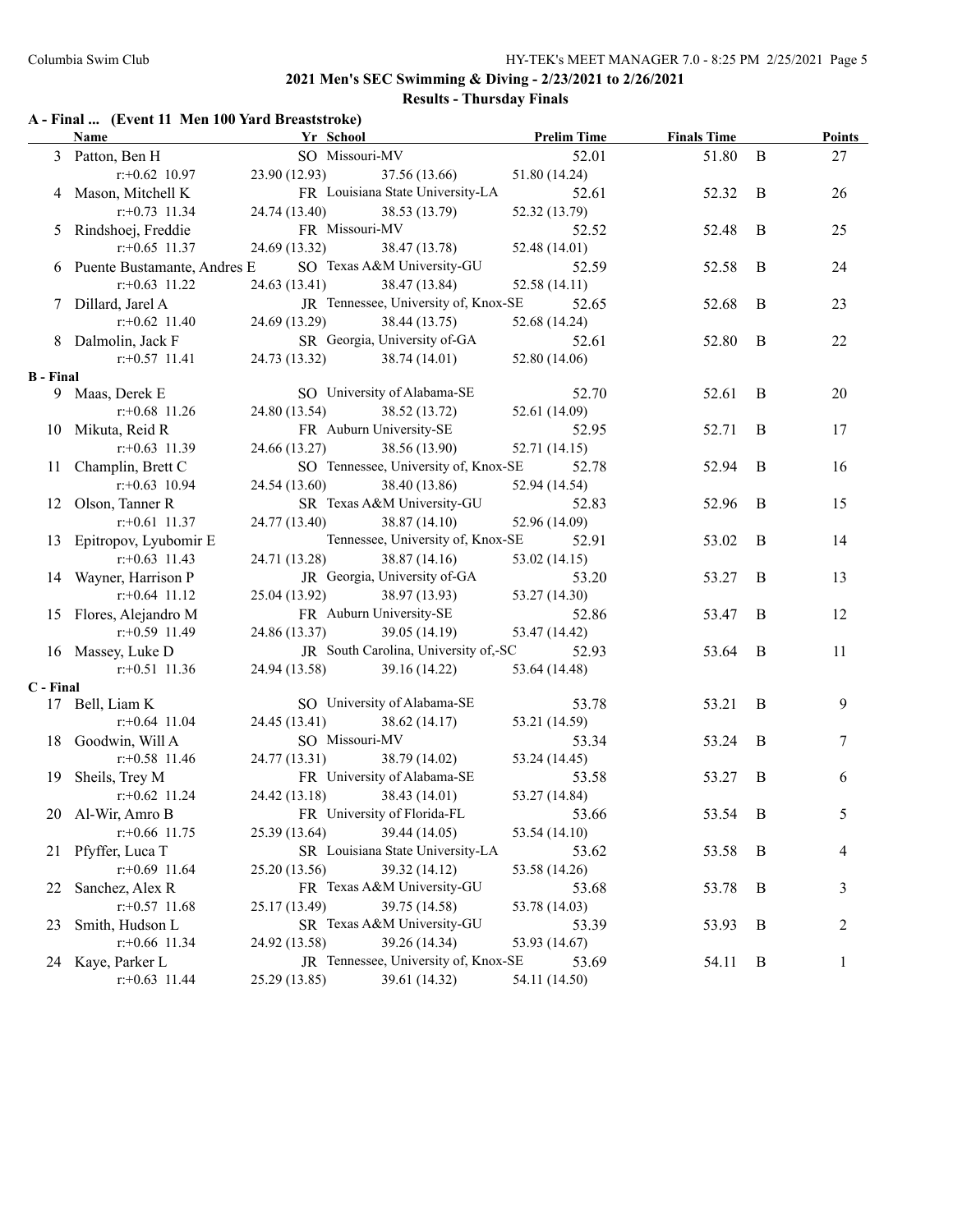|                  | Event 12 Men 100 Yard Backstroke            |                        |                                            |                    |                    |   |               |
|------------------|---------------------------------------------|------------------------|--------------------------------------------|--------------------|--------------------|---|---------------|
|                  | <b>NCAA:</b><br>43.49 N<br><b>SEC Meet:</b> | 3/25/2016              | <b>Ryan Murphy</b>                         |                    | California         |   |               |
|                  | 44.24 S<br>45.25 $P$<br>Pool:               | 2/21/2020<br>2/19/2016 | <b>Zane Waddell</b><br><b>Connor Oslin</b> | Alabama<br>Alabama |                    |   |               |
|                  | 44.95 A                                     |                        |                                            |                    |                    |   |               |
|                  | 47.77 B                                     |                        |                                            |                    |                    |   |               |
|                  | <b>Name</b>                                 |                        | Yr School                                  | <b>Prelim Time</b> | <b>Finals Time</b> |   | <b>Points</b> |
| A - Final        |                                             |                        |                                            |                    |                    |   |               |
|                  | 1 Acevedo, Javi C                           |                        | SR Georgia, University of-GA               | 45.34              | 44.96P B           |   | 32            |
|                  | $r$ :+0.66 10.75                            | 21.98 (11.23)          | 33.63 (11.65)                              | 44.96 (11.33)      |                    |   |               |
|                  | 2 Chaney, Adam C                            |                        | FR University of Florida-FL                | 45.44              | 45.29              | B | 28            |
|                  | $r$ : +0.88 10.38                           | 21.49(11.11)           | 33.38 (11.89)                              | 45.29 (11.91)      |                    |   |               |
|                  | 3 Menke, Matthew T                          |                        | SO University of Alabama-SE                | 45.47              | 45.46              | B | $27\,$        |
|                  | $r$ : +0.80 10.43                           | 21.54(11.11)           | 33.39 (11.85)                              | 45.46 (12.07)      |                    |   |               |
|                  | 4 Grum, Ian P                               |                        | SO Georgia, University of-GA               | 46.00              | 46.12              | B | 26            |
|                  | $r$ : +0.68 10.93                           | 22.32 (11.39)          | 34.29 (11.97)                              | 46.12 (11.83)      |                    |   |               |
|                  | 5 Beach, Clark G                            |                        | SR University of Florida-FL                | 46.55              | 46.26              | B | 25            |
|                  | $r: +0.52$ 10.81                            | 22.22 (11.41)          | 34.15 (11.93)                              | 46.26(12.11)       |                    |   |               |
| 6                | Dunham, Bradley T                           |                        | SO Georgia, University of-GA               | 46.55              | 46.48              | B | 24            |
|                  | $r: +0.70$ 10.89                            | 22.32 (11.43)          | 34.45 (12.13)                              | 46.48 (12.03)      |                    |   |               |
|                  | Smith, Lleyton A                            |                        | SO Auburn University-SE                    | 46.78              | 46.86              | B | 23            |
|                  | $r: +0.52$ 10.87                            | 22.37 (11.50)          | 34.58 (12.21)                              | 46.86 (12.28)      |                    |   |               |
|                  | 8 Gogulski, Ethan D                         |                        | SO Texas A&M University-GU                 | 46.80              | 46.87              | B | 22            |
|                  | $r: +0.73$ 10.99                            | 22.61 (11.62)          | 34.93 (12.32)                              | 46.87 (11.94)      |                    |   |               |
| <b>B</b> - Final |                                             |                        |                                            |                    |                    |   |               |
|                  | 9 Marcum, Jake L                            |                        | SO University of Alabama-SE                | 47.28              | 46.91              | B | 20            |
|                  | $r: +0.79$ 10.94                            | 22.64 (11.70)          | 34.83 (12.19)                              | 46.91 (12.08)      |                    |   |               |
| 10               | Said, Youssef A                             |                        | SR Georgia, University of-GA               | 47.72              | 47.43              | B | 17            |
|                  | $r$ :+0.66 10.80                            | 22.75 (11.95)          | 34.96 (12.21)                              | 47.43 (12.47)      |                    |   |               |
|                  | 11 O'Connor, Chris J                        |                        | FR University of Alabama-SE                | 47.48              | 47.58              | B | 16            |
|                  | $r: +0.77$ 11.10                            | 22.68 (11.58)          | 35.14 (12.46)                              | 47.58 (12.44)      |                    |   |               |
| 12               | Stelmar, Eric R                             |                        | FR University of Alabama-SE                | 47.75              | 47.63              | B | 15            |
|                  | $r: +0.76$ 11.25                            | 22.91 (11.66)          | 35.15 (12.24)                              | 47.63 (12.48)      |                    |   |               |
| $*13$            | Walsh, Keegan J                             |                        | JR Georgia, University of-GA               | 47.74              | 47.71              | B | 13.50         |
|                  | $r: +0.74$ 11.27                            | 23.09 (11.82)          | 35.40 (12.31)                              | 47.71 (12.31)      |                    |   |               |
|                  | *13 Blevins-Boor, Ben R                     |                        | JR Tennessee, University of, Knox-SE       | 47.11              | 47.71              | B | 13.50         |
|                  | $r: +0.74$ 11.07                            | 22.77 (11.70)          | 35.12(12.35)                               | 47.71 (12.59)      |                    |   |               |
|                  | 15 Stoffle, Aidan F                         |                        | SO Auburn University-SE                    | 47.44              | 47.76              | B | 12            |
|                  | $r$ :+0.66 11.12                            | 22.79 (11.67)          | 35.27 (12.48)                              | 47.76 (12.49)      |                    |   |               |
|                  | 16 Ginieczki, Christian B                   |                        | SR Auburn University-SE                    | 47.12              | 47.89              |   | 11            |
|                  | $r$ : +0.88 11.02                           | 22.59 (11.57)          | 35.26 (12.67)                              | 47.89 (12.63)      |                    |   |               |
| C - Final        |                                             |                        |                                            |                    |                    |   |               |
|                  | 17 Ng, Wesley Y                             |                        | FR Georgia, University of-GA               | 47.95              | 47.44              | B | 9             |
|                  | $r$ : +0.60 10.73                           | 22.51 (11.78)          | 35.04 (12.53)                              | 47.44 (12.40)      |                    |   |               |
|                  | 18 Beach, Ethan S                           |                        | SR University of Florida-FL                | 47.85              | 47.51              | B | 7             |
|                  | $r: +0.54$ 10.97                            | 22.87 (11.90)          | 35.11 (12.24)                              | 47.51 (12.40)      |                    |   |               |
| 19               | Connealy, Matthew C                         |                        | SR Missouri-MV                             | 47.99              | 47.61              | B | 6             |
|                  | $r: +0.55$ 11.19                            | 22.84 (11.65)          | 35.14 (12.30)                              | 47.61 (12.47)      |                    |   |               |
| 20               | Robinson, Alex A                            |                        | SR University of Alabama-SE                | 47.83              | 47.85              |   | 5             |
|                  | $r.+0.83$ 11.04                             | 22.94 (11.90)          | 35.46 (12.52)                              | 47.85 (12.39)      |                    |   |               |
| 21               | Lierz, Harrison M                           |                        | FR Tennessee, University of, Knox-SE       | 47.79              | 47.88              |   | 4             |
|                  | $r.+0.73$ 11.20                             | 22.82 (11.62)          | 35.38 (12.56)                              | 47.88 (12.50)      |                    |   |               |
|                  | 22 Foley, Michael R                         |                        | FR Louisiana State University-LA           | 48.04              | 48.09              |   | 3             |
|                  | $r$ : +0.74 11.13                           | 23.04 (11.91)          | 35.63 (12.59)                              | 48.09 (12.46)      |                    |   |               |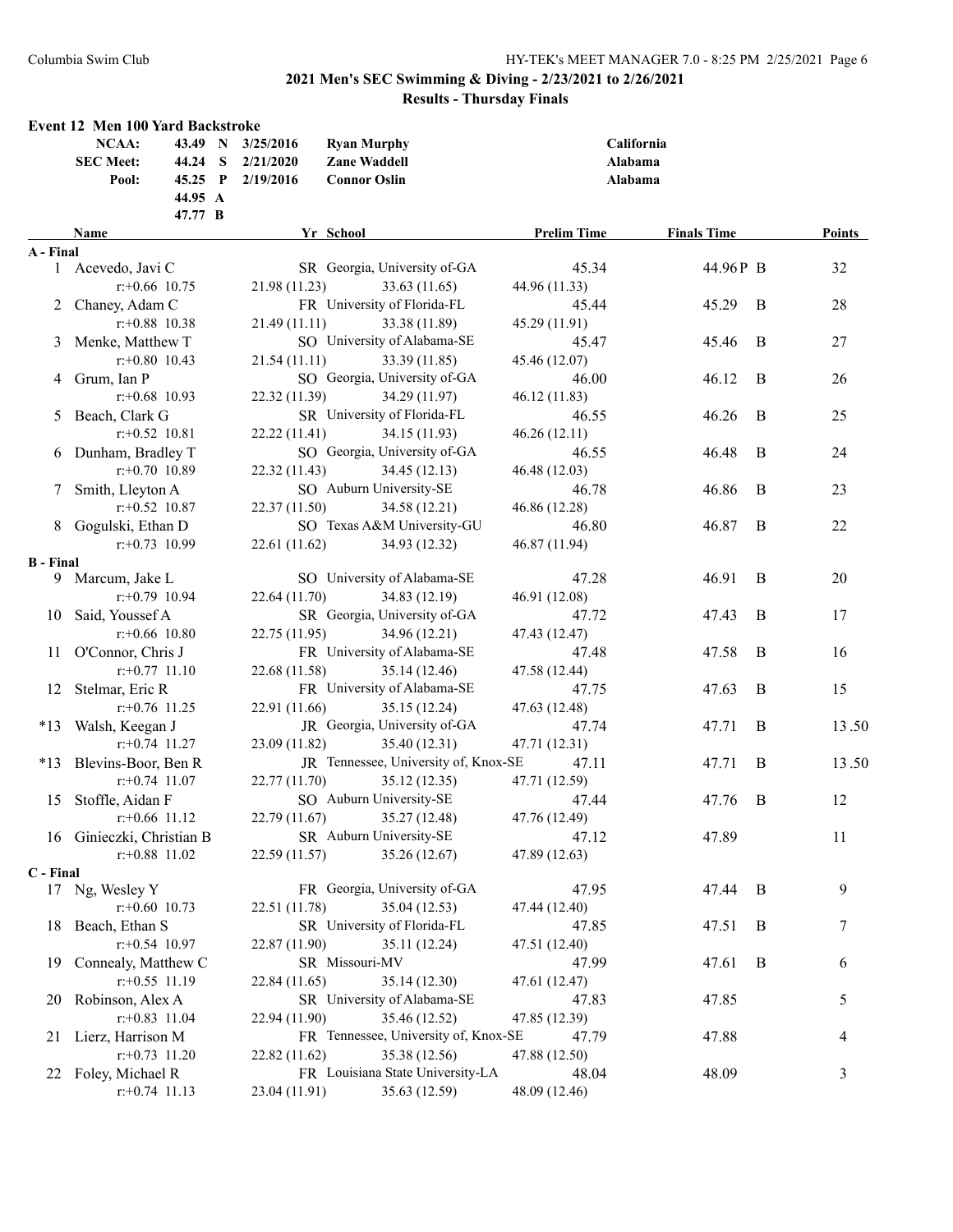|    | Name                               |                   |   |                                 | Yr School        |                                  | <b>Prelim Time</b>                                          | <b>Finals Time</b>                | <b>Points</b>  |
|----|------------------------------------|-------------------|---|---------------------------------|------------------|----------------------------------|-------------------------------------------------------------|-----------------------------------|----------------|
| 23 | McGovern, Trevor Q                 |                   |   |                                 |                  | FR University of Florida-FL      | 47.95                                                       | 48.10                             | $\overline{2}$ |
|    |                                    | $r$ : +0.55 10.93 |   | 22.81 (11.88)                   |                  | 35.44 (12.63)                    | 48.10 (12.66)                                               |                                   |                |
|    | 24 Fuchs, Collin R                 |                   |   |                                 |                  | FR Texas A&M University-GU       | 47.96                                                       | 48.82                             | 1              |
|    |                                    | $r$ : +0.68 11.41 |   | 23.42 (12.01)                   |                  | 35.96 (12.54)                    | 48.82 (12.86)                                               |                                   |                |
|    | Event 14 Men 400 Yard Medley Relay |                   |   |                                 |                  |                                  |                                                             |                                   |                |
|    | NCAA:                              |                   |   | 2:59.22 N 3/23/2017             | <b>Texas</b>     |                                  |                                                             |                                   |                |
|    |                                    |                   |   |                                 |                  |                                  | J. Shebat, W. Licon, J. Schooling, J. Conger                |                                   |                |
|    | <b>SEC Meet:</b>                   | 3:02.17           | S | 2/21/2020                       | Alabama          |                                  |                                                             |                                   |                |
|    |                                    |                   |   |                                 |                  |                                  | Z. Waddell, L. Bell, T. Sesvold, L. Berneburg               |                                   |                |
|    | Pool:                              | $3:03.86$ P       |   | 2/20/2016                       | Florida          |                                  |                                                             |                                   |                |
|    |                                    |                   |   |                                 |                  |                                  | J. Blyzinsky, C. Dressel, J. Switkowski, C. Main            |                                   |                |
|    |                                    | 3:05.95 A         |   |                                 |                  |                                  |                                                             |                                   |                |
|    |                                    | $3:07.74$ B       |   |                                 |                  |                                  |                                                             |                                   |                |
|    | <b>Team</b>                        |                   |   |                                 | <b>Relay</b>     |                                  | <b>Seed Time</b>                                            | <b>Finals Time</b>                | <b>Points</b>  |
| 1  | University of Florida-FL           |                   |   |                                 | $\mathbf{A}$     |                                  | 3:09.24                                                     | 3:02.66P A                        | 64             |
|    | 1) Chaney, Adam C FR               |                   |   |                                 |                  | 2) r:0.27 Hillis, Dillon JR      | 3) r:0.37 Friese, Eric SO                                   | 4) r:0.33 Smith, Kieran JR        |                |
|    |                                    | $r$ : +0.68 21.38 |   | 44.99 (44.99)                   |                  | 1:08.72(23.73)                   | 1:36.34(51.35)                                              |                                   |                |
|    |                                    | 1:56.74(20.40)    |   | 2:21.38(45.04)                  |                  | 2:41.01(19.63)                   | 3:02.66(41.28)                                              |                                   |                |
| 2  | Missouri-MV                        |                   |   |                                 | $\mathbf{A}$     |                                  | 3:06.30                                                     | 3:04.59<br>$\mathbf{A}$           | 56             |
|    | 1) Dahlgren, Jack A JR             |                   |   |                                 |                  | $2)$ r:0.09 Patton, Ben SO       | 3) r:0.24 Kovac, Danny JR                                   | 4) r:0.35 Rindshoej, Freddie FR   |                |
|    |                                    | $r+0.70$ 22.37    |   | 46.21 (46.21)                   |                  | 1:09.77(23.56)                   | 1:37.37(51.16)                                              |                                   |                |
|    |                                    | 1:57.89(20.52)    |   | 2:22.21(44.84)                  |                  | 2:42.52(20.31)                   | 3:04.59(42.38)                                              |                                   |                |
| 3  | University of Alabama-SE           |                   |   |                                 | $\mathbf{A}$     |                                  | 3:07.28                                                     | 3:04.72<br>A                      | 54             |
|    | 1) Menke, Matthew T SO             |                   |   |                                 |                  | 2) r:0.23 Maas, Derek SO         | 3) r:0.14 Stogner, Colton JR                                | 4) r:0.22 King, Matt FR           |                |
|    |                                    | $r: +0.71$ 22.07  |   | 45.18 (45.18)                   |                  | 1:09.36(24.18)                   | 1:37.37(52.19)                                              |                                   |                |
|    |                                    | 1:57.99(20.62)    |   | 2:23.39(46.02)                  |                  | 2:42.63(19.24)                   | 3:04.72 (41.33)                                             |                                   |                |
|    | 4 Georgia, University of-GA        |                   |   |                                 | $\mathbf{A}$     |                                  | 3:04.85                                                     | 3:05.73<br>A                      | 52             |
|    | 1) Acevedo, Javi C SR              | $r: +0.72$ 22.33  |   |                                 |                  | 2) r:0.24 Dalmolin, Jack SR      | 3) r:0.14 Murphy, Camden SR                                 | 4) r:0.15 Downing, Dillon SO      |                |
|    |                                    | 1:59.18(20.54)    |   | 45.54 (45.54)<br>2:23.60(44.96) |                  | 1:10.05(24.51)<br>2:43.20(19.60) | 1:38.64(53.10)<br>3:05.73(42.13)                            |                                   |                |
| 5  | Texas A&M University-GU            |                   |   |                                 | $\boldsymbol{A}$ |                                  | 3:05.35                                                     | 3:06.08<br>B                      | 50             |
|    | 1) Casas, Shaine M JR              |                   |   |                                 |                  |                                  | 2) r:0.21 Puente Bustamante, Andro 3) r:0.06 Brown, Jace SO | 4) r:0.34 Bratanov, Kaloyan JR    |                |
|    |                                    | $r$ : +0.67 21.59 |   | 45.01 (45.01)                   |                  | 1:08.93(23.92)                   | 1:37.07(52.06)                                              |                                   |                |
|    |                                    | 1:58.59(21.52)    |   | 2:24.03 (46.96)                 |                  | 2:44.03(20.00)                   | 3:06.08(42.05)                                              |                                   |                |
| 6  | Tennessee, University of, Knox-S   |                   |   |                                 | A                |                                  | 3:06.50                                                     | 3:08.06                           | 48             |
|    | 1) Chambers, Micah T FR            |                   |   |                                 |                  | 2) r:0.22 Houlie, Michael JR     | 3) r:0.16 Mota, Kayky JR                                    | 4) r:0.27 Bailey, Seth JR         |                |
|    |                                    | $r.+0.68$ 22.68   |   | 48.05 (48.05)                   |                  | 1:11.53(23.48)                   | 1:38.93 (50.88)                                             |                                   |                |
|    |                                    | 1:59.85 (20.92)   |   | 2:24.87 (45.94)                 |                  | 2:45.11 (20.24)                  | 3:08.06(43.19)                                              |                                   |                |
| 7  | Auburn University-SE               |                   |   |                                 | $\mathbf{A}$     |                                  | 3:12.70                                                     | 3:09.43                           | 46             |
|    | 1) Smith, Lleyton A SO             |                   |   |                                 |                  | 2) r:0.13 Mikuta, Reid FR        | 3) r:0.19 Eberly, Nik SO                                    | 4) r:0.26 Sztolcman, Christian JR |                |
|    |                                    | $r$ :+0.61 22.74  |   | 46.91 (46.91)                   |                  | 1:10.87(23.96)                   | 1:39.03(52.12)                                              |                                   |                |
|    |                                    | 2:00.10(21.07)    |   | 2:26.14(47.11)                  |                  | 2:46.58 (20.44)                  | 3:09.43(43.29)                                              |                                   |                |
| 8  | South Carolina, University of,-SC  |                   |   |                                 | $\mathbf{A}$     |                                  | 3:17.98                                                     | 3:12.07                           | 44             |
|    | 1) Gropper, Guy FR                 |                   |   |                                 |                  | 2) r:0.28 Massey, Luke JR        | 3) r:0.10 Yip, Jordan SO                                    | 4) r:0.00 Shperkin, Mark SO       |                |
|    |                                    | $r$ : +0.68 23.72 |   | 48.84 (48.84)                   |                  | 1:12.91(24.07)                   | 1:41.27(52.43)                                              |                                   |                |
|    |                                    | 2:03.23(21.96)    |   | 2:29.29(48.02)                  |                  | 2:49.39(20.10)                   | 3:12.07(42.78)                                              |                                   |                |
| 9  | Kentucky, University of-KY         |                   |   |                                 | $\mathbf{A}$     |                                  | 3:14.61                                                     | 3:15.22                           | 40             |
|    | 1) Barker, Kyle W JR               |                   |   |                                 |                  | 2) r:0.23 Layne, Cj FR           | 3) r:0.32 Wilby, Mason JR                                   | 4) r:0.03 Berg, Max FR            |                |
|    |                                    | $r: +0.59$ 23.15  |   | 48.11 (48.11)                   |                  | 1:15.05(26.94)                   | 1:44.78(56.67)                                              |                                   |                |
|    |                                    | 2:06.44(21.66)    |   | 2:31.98 (47.20)                 |                  | 2:51.98 (20.00)                  | 3:15.22 (43.24)                                             |                                   |                |